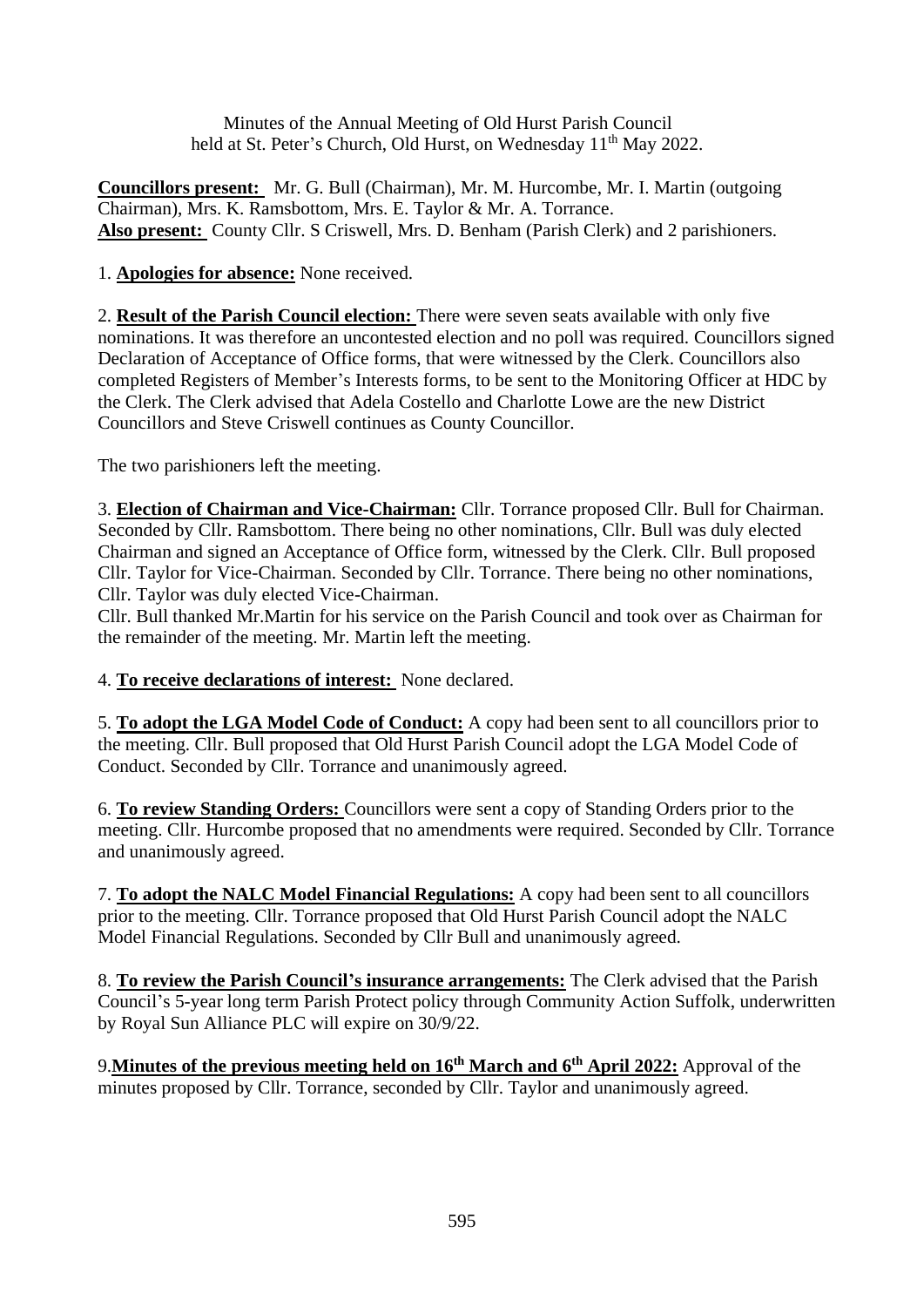### 10. **Matters arising from the minutes:**

a) Roads and footpaths-

The Clerk advised that Old Hurst's bid for funding from the Local Highways Initiative Scheme had been unsuccessful. Unfortunately, this means that the funding secured from the Red Tile Wind Farm Trust cannot now be claimed.

A number of pot holes around the village had been reported by the Clerk and marked up by Highways for repair. HDC had agreed to move the litter bin on the corner of Church Street further away from the bench. Unfortunately, HDC had left the bin in an unstable and unacceptable condition. The bin had consequently been removed and HDC will return to complete the job properly in due course. The Clerk had written to E.G. Baxter & Sons., asking if they would be prepared to quote for another bus shelter.

b) Speedwatch – Report given at the Annual Parish Meeting.

c) Grass verge cutting – Since the last meeting, the Parish Council's new grass cutting contractor, Emery Grounds Maintenance, had pulled out of the grass cutting contract after failing to complete the first cut. After consultation with councillors via email, it was decided to approach HDC, as they were the only other quote received during the tender process last year. HDC have agreed to carry out 6 cuts at £271.13 per visit. This is more expensive than Emery Grounds Maintenance, who quoted £202 per visit. The additional cost will be taken from the reserves.

Cllr. Taylor proposed approval of the action taken by the Clerk, following email approval by councillors. Seconded by Cllr. Torrance and unanimously approved. HDC have since carried out the first cut satisfactorily. The Parish Council will seek further quotes for next season.

#### 11. **Finance.**

a) Result of the internal audit.

The internal audit was completed on  $9<sup>th</sup>$  May 2022 by Evolve Tax & Accountancy LLP, with no issues raised.

b) To approve and sign the accounts for year ending  $31<sup>st</sup>$  March 2022.

A copy of the accounts, receipts and payments and bank reconciliation was sent to all councillors prior to the meeting. Cllr. Ramsbottom proposed that the accounts be accepted. Seconded by Cllr. Torrance and unanimously agreed.

c) To complete and sign the Certificate of Exemption, Annual Governance Statement and Accounting Statement on the Annual Return for 2021/22.

Copies of the completed documents had been sent to all councillors prior to the meeting.

Cllr. Ramsbottom proposed that the Certificate of Exemption be signed by the Chairman and Clerk. Seconded by Cllr. Torrance and unanimously agreed.

Cllr. Ramsbottom proposed that the Annual Governance Statement and Accounting Statement be signed by the Chairman and Clerk. Seconded by Cllr. Torrance and unanimously agreed. d) Payment of outstanding debts.

The Clerk advised that cheque number 741 (£50) previously issued to St. Peter's Church, needed to be replaced with payee details PCCSPCOH. Cheque number 000745 issued.

Cllr. Torrance proposed retrospective approval of payments (1) to (3) and approval of payments (4) to (10). Seconded by Cllr. Bull and unanimously agreed.

(1) Cq. No. 000742 – £388.92, Mrs. D. Benham, wages & expenses of Parish Clerk for March.

(2) Cq. No. 000743 - £ 0.80, HMRC, PAYE for March.

(3) Cq. No. 000744 - £60.00, S. R. Howell & Co., Payroll services 1/10/21 – 31/3/22

(4) Cq. No.  $000745 - £50.00$ , PCCSPCOH, Replaces cheque no.  $000741$  as above.

(5) Cq. No. 000746 - £132.20, Npower, electricity for Parish Council owned street lights.

(6) Cq. No. 000747 - £243.36, CAPALC, affiliation fees and DPO scheme.

(7) Cq. No. 000748 - £206.35, Mrs. D. Benham, wages & expenses of Parish Clerk for April.

(8) Cq. No. 000749 - £1.40, HMRC, PAYE for April.